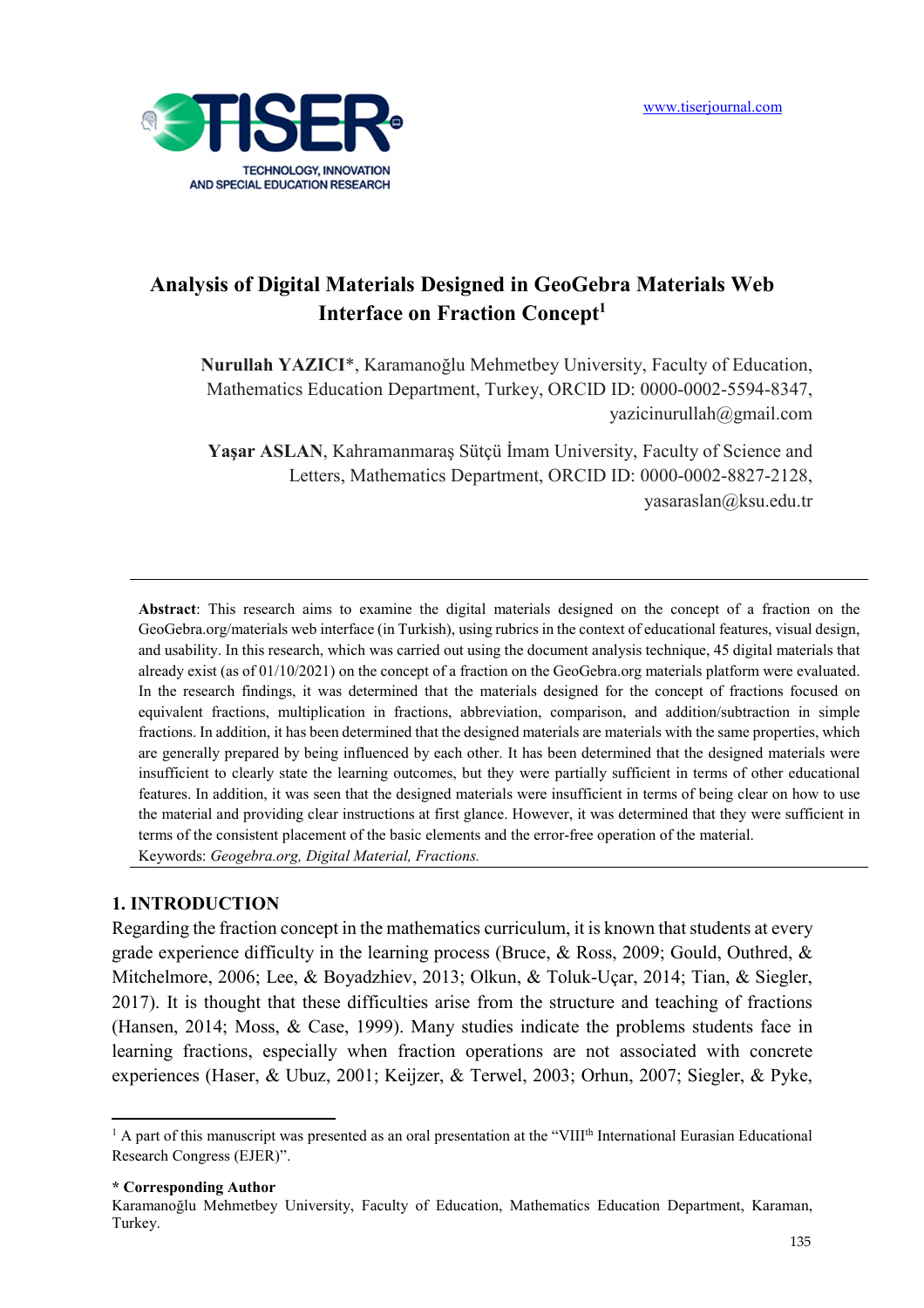2013; Torbeyns, etc., 2014; Uz, 2018). Both the National Council of Teachers of Mathematics [NCTM] (2006) mathematics standards and mathematics education research agree that understanding fractions is an important element of mathematics learning. For example, the Curriculum Focus Points published by NCTM (2006) state that in Grade 3, students should:

*"Develop an understanding of the meanings and uses of fractions to represent parts of a whole, parts of a set, or points or distances on a number line; understand that the size of a fractional part is relative to the size of the whole; use fractions to represent numbers that are equal to, less than, or greater than; solve problems that involve comparing and ordering fractions by using models, benchmark fractions, or common numerators or denominators; understand and use models, including the number line, to identify equivalent fractions."* 

Orhun (2007) stated that students had difficulties in expressing fractions visually and in four operations in fractions. Uz (2018) stated that students find the concept of fractions abstract and therefore they have difficulties in learning. Bruce and Ross (2009) stated that they had learning difficulties due to the inability to make sense of the meronymy of fractions and the difficulty of representation.

It is known that teaching materials can respond to developmental needs and make the teaching process more meaningful by taking into account individual differences (Demirel, & Yağcı, 2007; Şahin, & Yıldırım, 2004; Prastowo, 2011; Velicova, 2011). The digital teaching materials included in these materials can be considered as teaching materials designed through digital media (Rogers, Sharp, & Preece, 2011; Stepherd, 2012). It is thought that these materials will help the development of knowledge construction, discovery, and active learning process in the classroom teaching process (Henderson, & Romeo, 2015; Setiyani, Ferdianto, & Fauji, 2020; Wright, 2015). In this context, in the mathematics learning-teaching process, abstract concepts will be presented by embodying them with visual representations through GeoGebra software. According to Kutluca and Zengin (2011), the relationships between mathematical concepts will be better understood by students with the increase of visualization thanks to GeoGebra software. For this, it is important to design well-structured digital teaching materials. In addition, subjecting digital materials designed for teaching purposes to certain evaluation criteria and determining their qualifications will be beneficial in terms of reaching the learning outcomes at the desired level (Arslan, 2016; Ateş, Çerçi, & Derman, 2015; Erensayın, & Güler, 2017; Kazu, & Yavuzalp, 2008). On the GeoGebra.org platform, there are already many digital materials designed with GeoGebra software for different learning domains (GeoGebra.org, 2021). Figure 1 shows a section from the GeoGebra.org platform.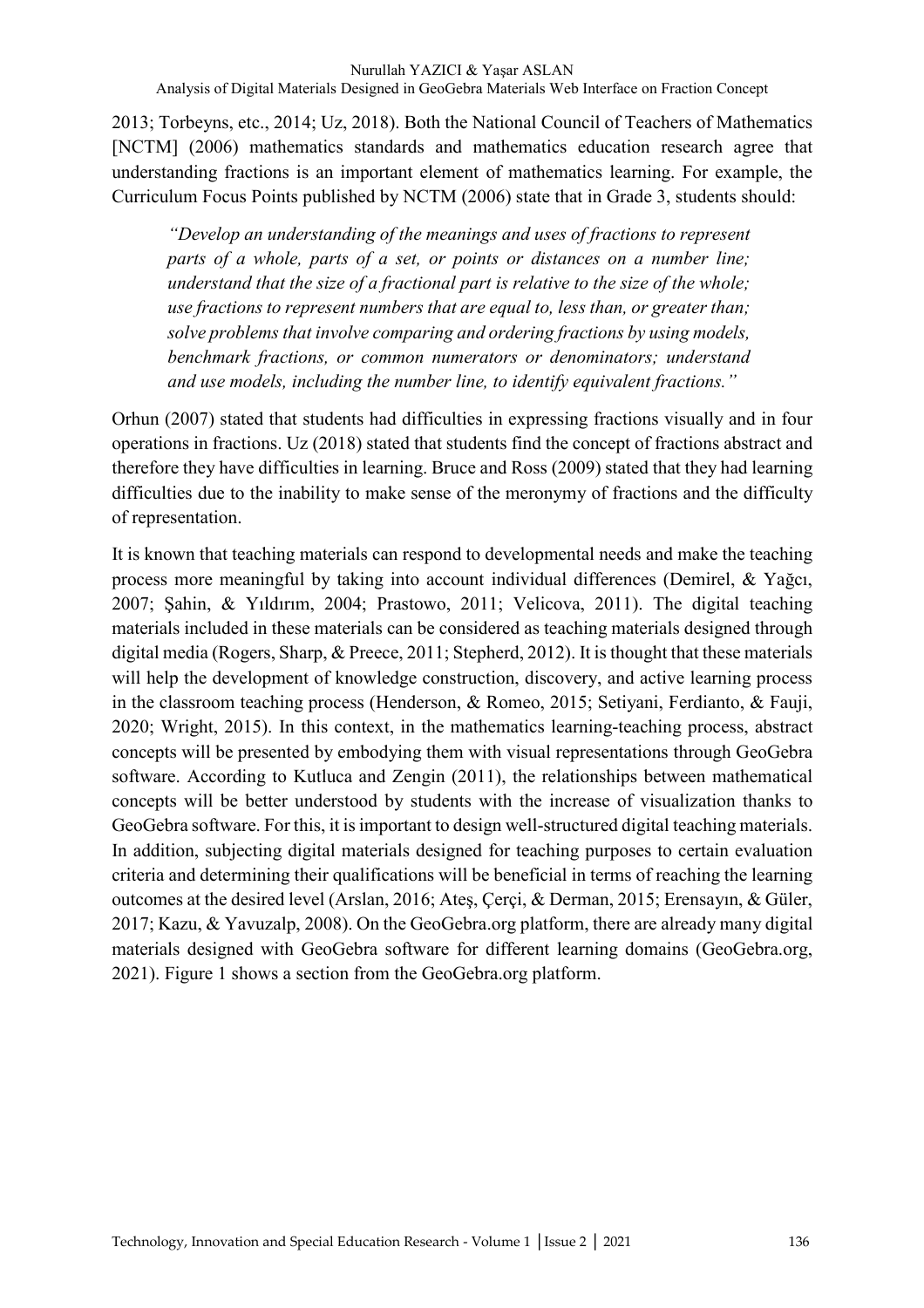Nurullah YAZICI & Yaşar ASLAN Analysis of Digital Materials Designed in GeoGebra Materials Web Interface on Fraction Concept

| Fractions - GeoGebra<br>$x +$<br>C' a geogebra.org/t/fraction<br>$\leftarrow$ $\rightarrow$ |                                       |                   |
|---------------------------------------------------------------------------------------------|---------------------------------------|-------------------|
| $=$ GeoGebra                                                                                | Q Search Classroom Resources          |                   |
| ₳<br>Home<br>News Feed<br>B<br>Resources<br>Profile                                         | Fractions<br>Parent topic: Arithmetic |                   |
| $m1$ People<br>Classroom<br>s.                                                              |                                       | Arithmetic        |
| LD App Downloads                                                                            |                                       | Math<br>Fractions |
| About GeoGebra                                                                              |                                       |                   |

**Figure 1.** *An Excerpt from the GeoGebra.org Platform (GeoGebra.org, 2021)* 

Many digital materials on the GeoGebra.org web interface are designed by volunteer researchers (teachers, students, academics, etc.) and can be shared with anyone, free of charge, on the platform. These digital materials are classified according to sub-disciplines and learning areas of mathematics, and their contents are updated by adding new digital materials every day. However, it is seen that these designed digital materials were not subjected to any evaluation criteria during the process of adding them to the GeoGebra.org web interface. This research aims to examine the digital materials designed on the concept of a fraction on the GeoGebra.org/materials web interface (in Turkish), using rubrics in the context of educational features, visual design, and usability. For this purpose, answers to the following questions were sought:

1- How is the distribution of digital materials designed on the concept of a fraction on the GeoGebra.org/Materials web interface?

2- What is the level of the digital materials designed on the concept of a fraction on the GeoGebra.org/Materials web interface in terms of educational features, visual design, and usability?

## **2. METHODOLOGY**

## *3.1. Model of the Research*

The data of this research was obtained by using the document analysis technique, one of the qualitative research methods. Document analysis is a research method used to analyze the content of written documents meticulously and systematically (Wach, & Ward, 2013). Document analysis is a systematic method used to examine and evaluate all documents, both printed and electronic materials. Like other methods used in qualitative research, document analysis requires the examination and interpretation of data to make sense of it, to form an understanding of the relevant subject, and to develop empirical knowledge (Corbin, & Strauss,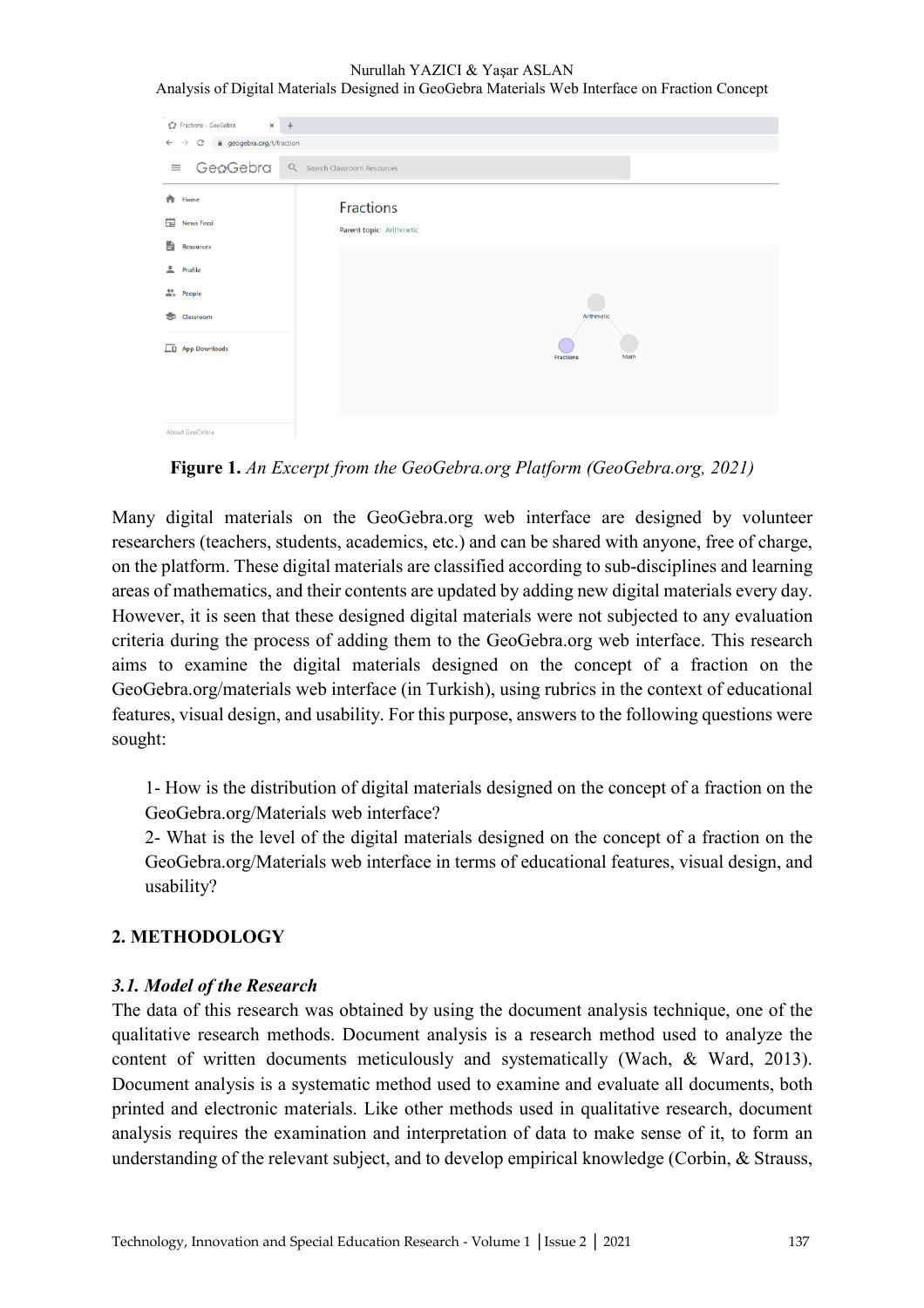2008). Document analysis includes the analysis of written materials containing information about the case or cases that are aimed to be investigated (Yıldırım, & Şimşek, 2005). For this, 45 digital materials that are currently (as of 01.10.2021) on the concept of a fraction on the GeoGebra.org materials web platform were evaluated. Among these 45 materials, it was determined that 20 materials had similar content with each other. Only two of these 20 materials were evaluated. Therefore, within the scope of the research, 27 materials were directly included in the evaluation. While presenting the visuals of the evaluated materials, an English language translation was made.

# *3.2. Data Collection Tools*

To examine the digital materials included in the evaluation, the Digital Material Evaluation Rubric [DMER] was developed by the researchers within the scope of the educational software evaluation criteria existing in the literature (Ateş, 2011; Erensayın, & Güler, 2017; Şahin, & Yıldırım, 2004) and research problems. DMER consists of two dimensions: educational features, visual design, and usability. The educational features dimension consists of six proficiency indicators, and the visual design and usability dimension consist of four proficiency indicators. The adequacy indicators of the dimension of the educational feature of DMER are given below:

- 1. Are learning outcomes clearly stated?
- 2. Is the content appropriate for learning outcomes?
- 3. Does the content reflect the subject matter engagingly and effectively?
- 4. Does it support the teaching of the course subjects?
- 5. Does it support an effective interaction with students?
- 6. Does it support higher-level thinking skills?

The adequacy indicators of the visual design and usability dimension are as follows:

- 1. At first glance, is it clear how to use digital material?
- 2. Does the splash screen offer clear directions?
- 3. Are essential elements (text, navigation keys, etc.) placed consistently?
- 4. Does the operation of digital material have errors?

A pilot study was conducted on 10 randomly selected digital materials on fractions on the Geobegra.org web platform to test the construct validity and reliability of the DMER and to identify potential shortcomings. In addition, the opinions of two faculty members who are experts in the fields of computer and mathematics education were consulted to conduct an expert analysis. By analyzing the results of the pilot study with the expert review and researchers, it was concluded that the indicators discussed in two dimensions were sufficient for the research.

# *3.3. Analysis of Data*

The analysis of the research data was carried out in three stages as reviewing the analysis (superficial review), reading (detailed review), and interpretation adopted by Corbin & Strauss (2008). First, the performance levels of DMER were determined as "insufficient", "partially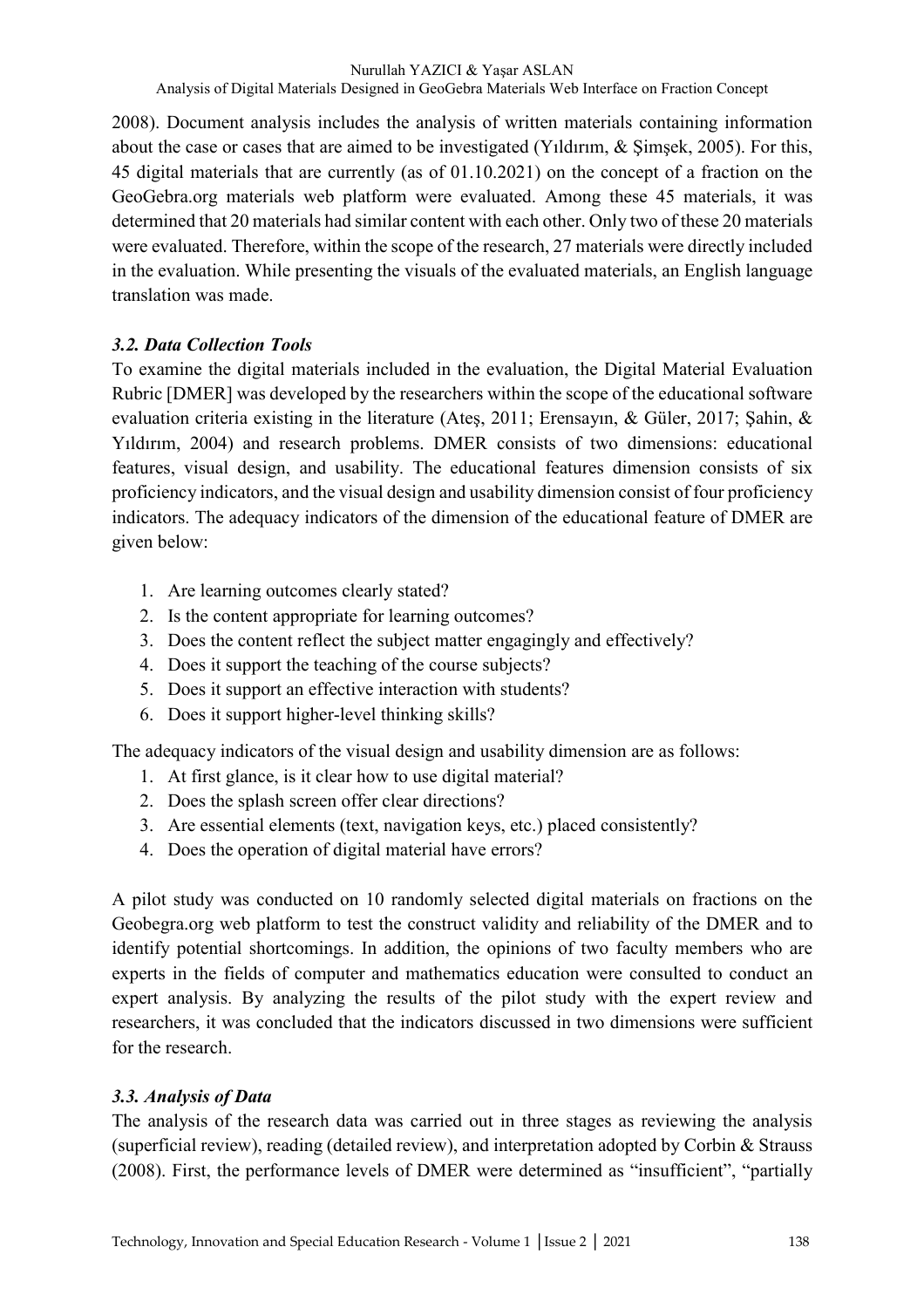sufficient" and "sufficient" from lowest to highest. In this case, scoring values of one (1) for insufficient, two (2) for partially sufficient, and three (3) for sufficient were used. In addition, for the rubric average score values, classifications were made as below or above the determined performance levels, and the average scores were referred to in parentheses. The average scores of each group based on sub-dimensions were calculated with numerical data. After the digitization of the data, the average of the item scores was calculated and the sub-dimension score of each group was formed. In the analysis of quantitative data collected through DMER, descriptive analysis techniques were used by making use of Jamovi (The jamovi project, 2020) software. The data obtained were interpreted based on the tables. Within the scope of the research, it was tried to increase the credibility of the data by making use of the visuals.

During the current study, ethical principles oversight was adopted. For this reason, the names of the persons or organizations that prepared the material are hidden, especially when the figures are presented. The principles of scientific research and publication ethics were followed in the process of establishing the theoretical framework of the study, collecting data, analyzing and interpreting data. References to other publications in the study were made in accordance with scientific rules and they were presented in the bibliography following the APA style.

# **3. FINDINGS**

In line with the first problem of the research, it has been determined that the materials designed on the concept of a fraction on the GeoGebra.org/Materials web platform focus on equivalent fractions, multiplication in fractions, abbreviation, comparison, addition/subtraction in simple fractions, modelling and other. Table 1 shows the distribution of materials designed on the concept of fractions by subject.

| <b>Subject</b>              | %   |    |
|-----------------------------|-----|----|
| <b>Equivalent Fractions</b> | 32  | 14 |
| Multiplication in Fractions | 4   | 2  |
| Abbreviation                | 4   | 2  |
| Comparison                  | 6   | 3  |
| Addition/subtraction        | 8   | 4  |
| Modelling                   | 21  | 9  |
| Other                       | 25  | 11 |
| <b>Total</b>                | 100 | 45 |

**Table 1.** *Distribution of Materials on The Concept of Fractions by Subject on The Geogebra.Org/Materials Web Platform*

In addition to the findings in Table 1, it has been determined that the designed materials are generally prepared by being influenced by each other, with similar content, that is, they are copies of each other. Figure 2 shows a section on the Geogebra.org page that demonstrates this finding.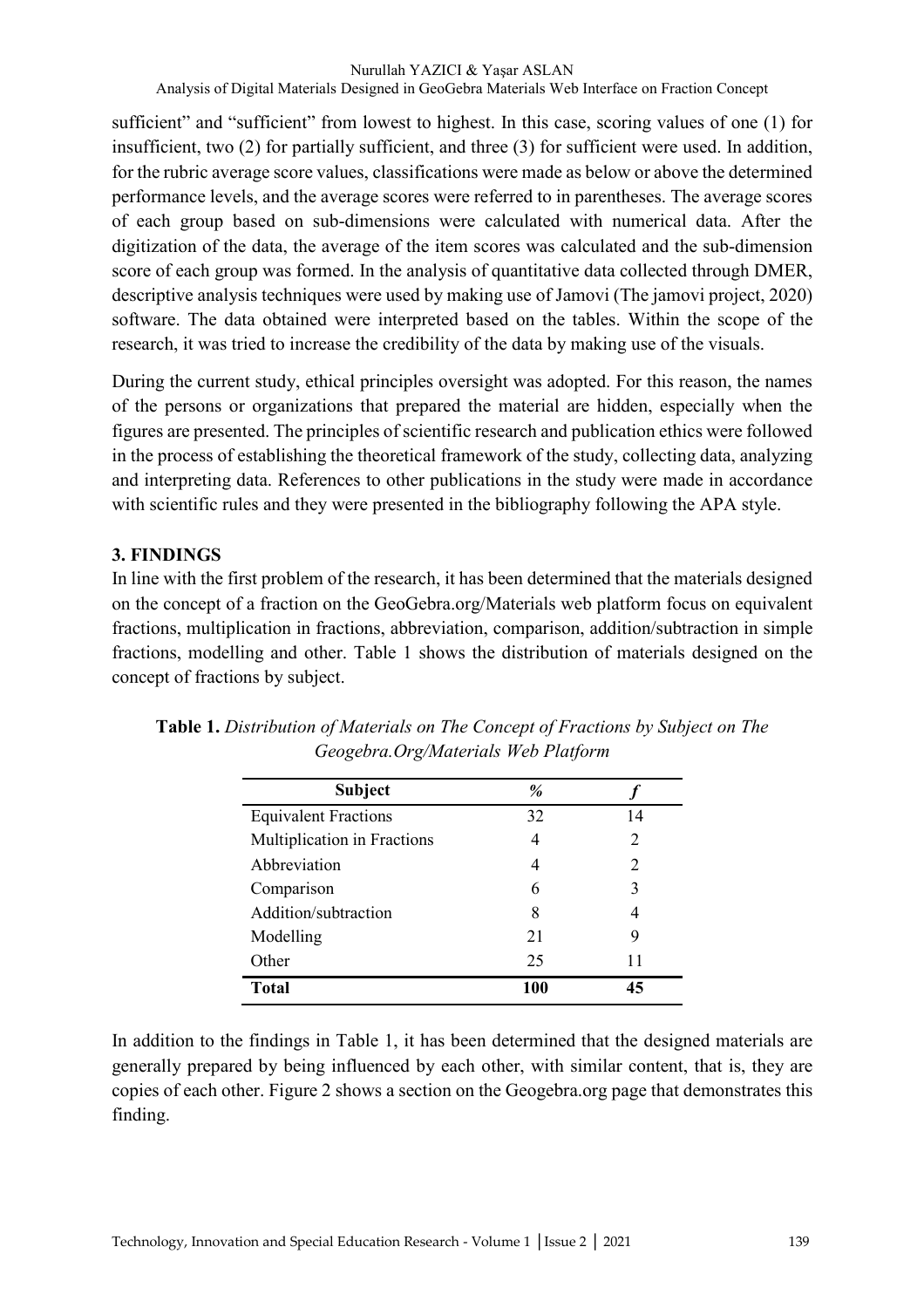### Nurullah YAZICI & Yaşar ASLAN Analysis of Digital Materials Designed in GeoGebra Materials Web Interface on Fraction Concept



**Figure 2.** *Materials with Similar Content*

When Figure 2 is examined, it is seen that the materials on the platform are loaded more than once in a way that is repeated, that is, as copies of each other. The fact that 22 materials out of 45 digital materials were excluded from the scope of the study because they have the same characteristics, confirms this finding. In addition, among the materials designed on the concept of a fraction on the GeoGebra.org/Materials web platform, no materials designed by considering individual differences have been identified. In other words, there is no classification of digital materials as basic-intermediate-advanced level. Again, no information was found that any of the digital materials designed on the GeoGebra.org/Materials web platform were created according to the criteria of digital material design.

In line with the second problem of the research, the following findings were reached. When we examine the rubric dimensions in the context of the educational features of DMER, it has been determined that the designed materials are insufficient to clearly state the learning outcomes, but they are partially sufficient in the context of other educational features. Table 2 presents the results of this finding.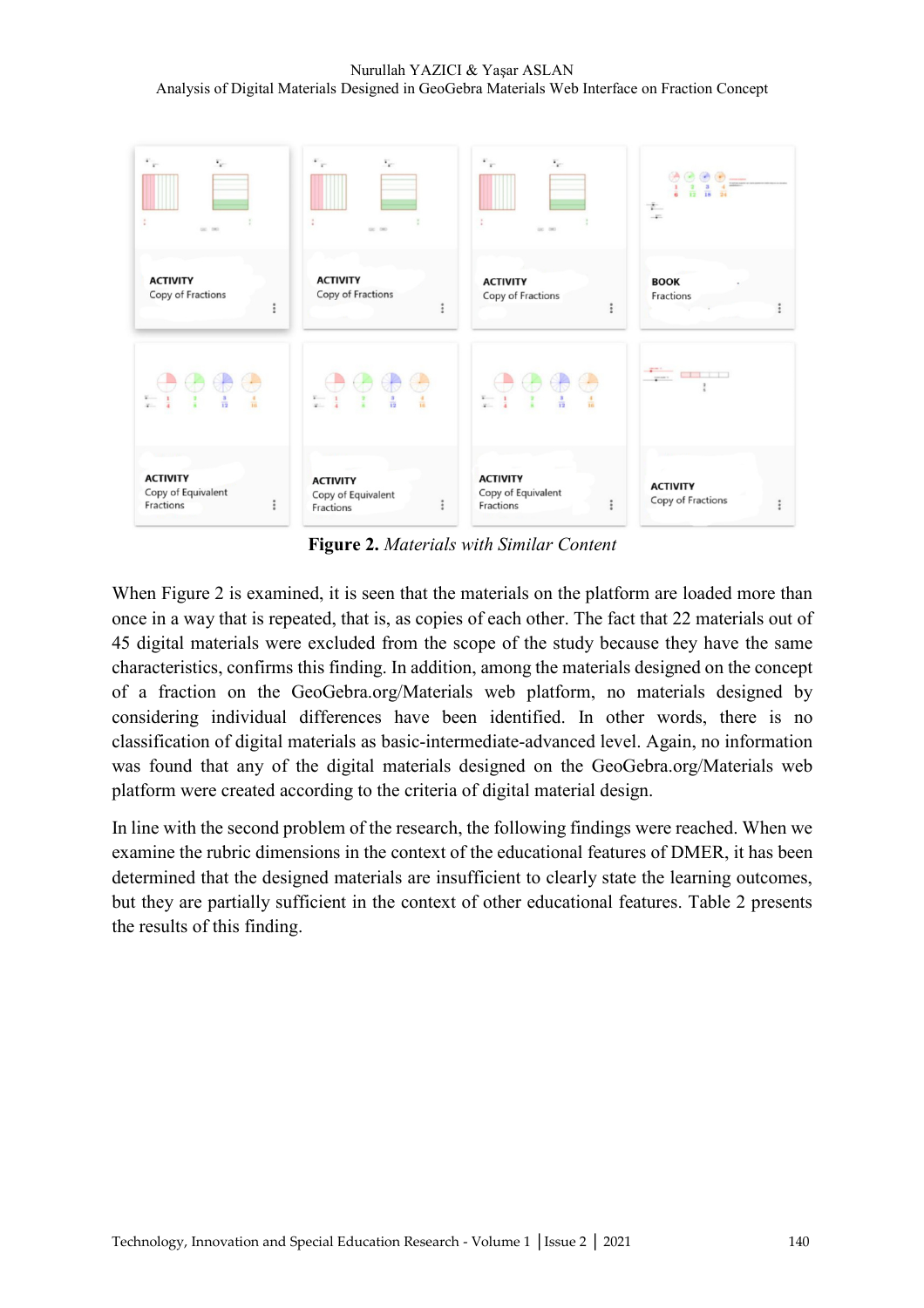Analysis of Digital Materials Designed in GeoGebra Materials Web Interface on Fraction Concept

|                                                                                  | Insufficient |                  | <b>Partially Sufficient</b> |                  | <b>Sufficient</b> |                  |
|----------------------------------------------------------------------------------|--------------|------------------|-----------------------------|------------------|-------------------|------------------|
|                                                                                  | %            | $\boldsymbol{f}$ | $\%$                        | $\boldsymbol{f}$ | %                 | $\boldsymbol{f}$ |
| Are learning<br>outcomes clearly<br>stated?                                      | 48           | 13               | 22                          | 6                | 30                | 8                |
| Is the content<br>appropriate for<br>learning outcomes?                          | 15           | 4                | 41                          | 11               | 44                | 12               |
| Does the content<br>reflect the subject<br>matter engagingly<br>and effectively? | 33           | 9                | 26                          | $\overline{7}$   | 41                | 11               |
| Does it support the<br>teaching of the<br>course subjects?                       | 18           | 5                | 22                          | 6                | 60                | 16               |
| Does it support an<br>effective interaction<br>with students?                    | 37           | 10               | 22                          | 6                | 41                | 11               |
| Does it support<br>higher-level<br>thinking skills?                              | 33           | 9                | 33                          | 9                | 33                | 9                |

**Table 2.** *Rubric Performance Levels in The Context of Educational Features*

In the context of rubric sub-dimensions, when we examine the performance scores for all levels separately, the following results are obtained: It has been determined that the designed materials are below the partially sufficient level in terms of clearly stating the learning outcomes ( $\overline{X}_{Learning\ outcomes}$ =1,81). It has been determined that the prepared content is above the partially sufficient level in terms of its suitability for the learning outcomes ( $\bar{X}_{\text{Suitability}}$ =2,30). In the context of other educational features, it was determined that the designed materials were partially sufficient. That is, the content's ability to reflect the subject in an interesting, lively, and effective way was determined as  $\bar{X}$ =2,07 and the content's ability to provide an effective interaction with students was determined as  $\bar{X}$ =2,04. In Figure 3 positive and negative visuals related to these results are given.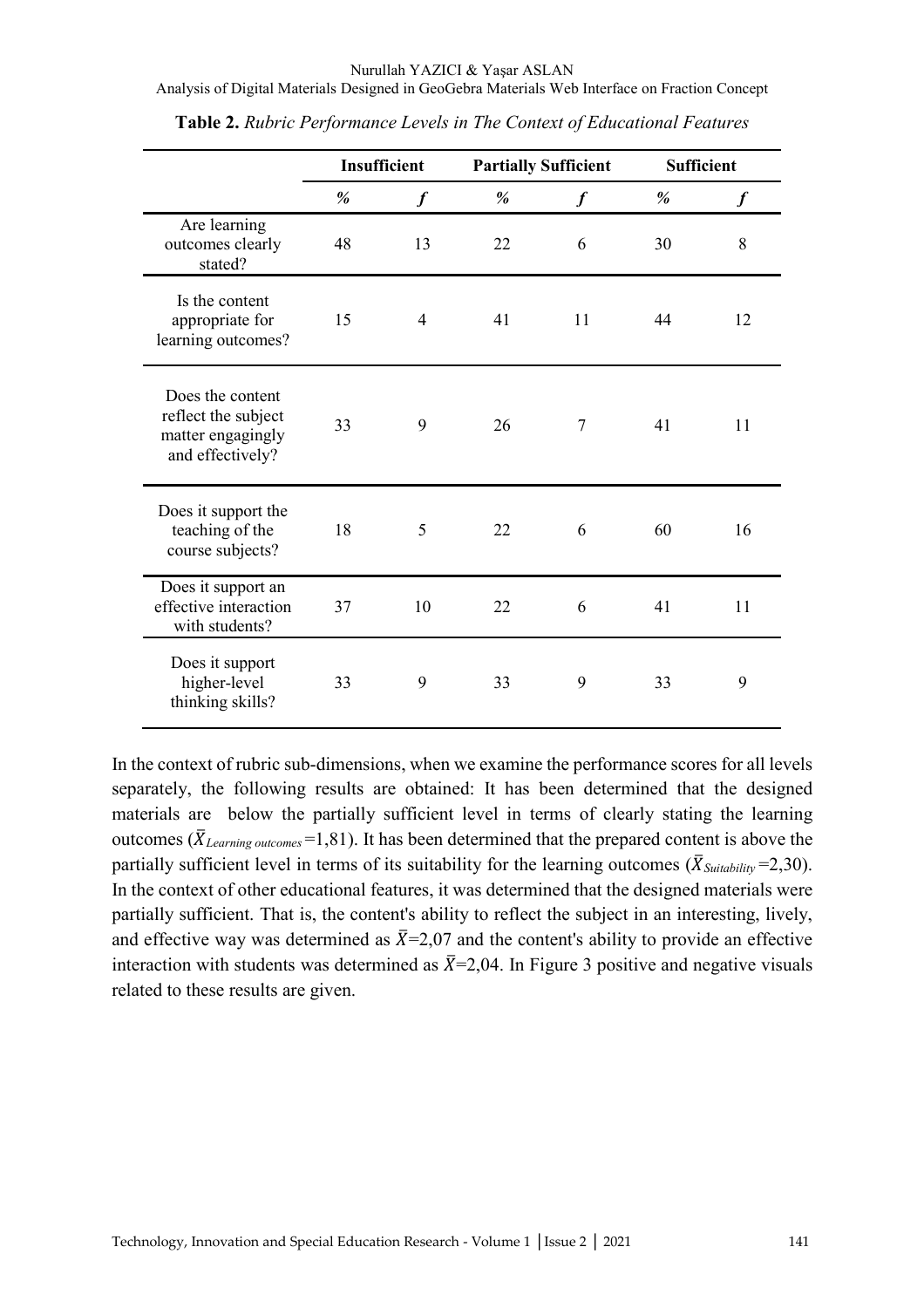

**Figure 3.** *Examples of Images on The Geogebra Web Platform for Rubric Sub-Dimensions*

Figure 3 shows two different digital materials. When Figure 3 is examined, it is seen that the above image does not include the learning outcomes and the content is not capable of revealing rich situations. However, in the image below, we see that the learning outcomes are stated and the content is supported in a way that reveals rich situations.

In the context of visual design and usability features of DMER, when we examine the rubric dimensions, it is seen that the designed materials are insufficient in terms of being clear on how to use the material and providing an understandable direction at first glance. However, it was determined that they were sufficient in terms of the consistent placement of the basic elements and the error-free operation of the material. In Table 3, the results of this finding are given.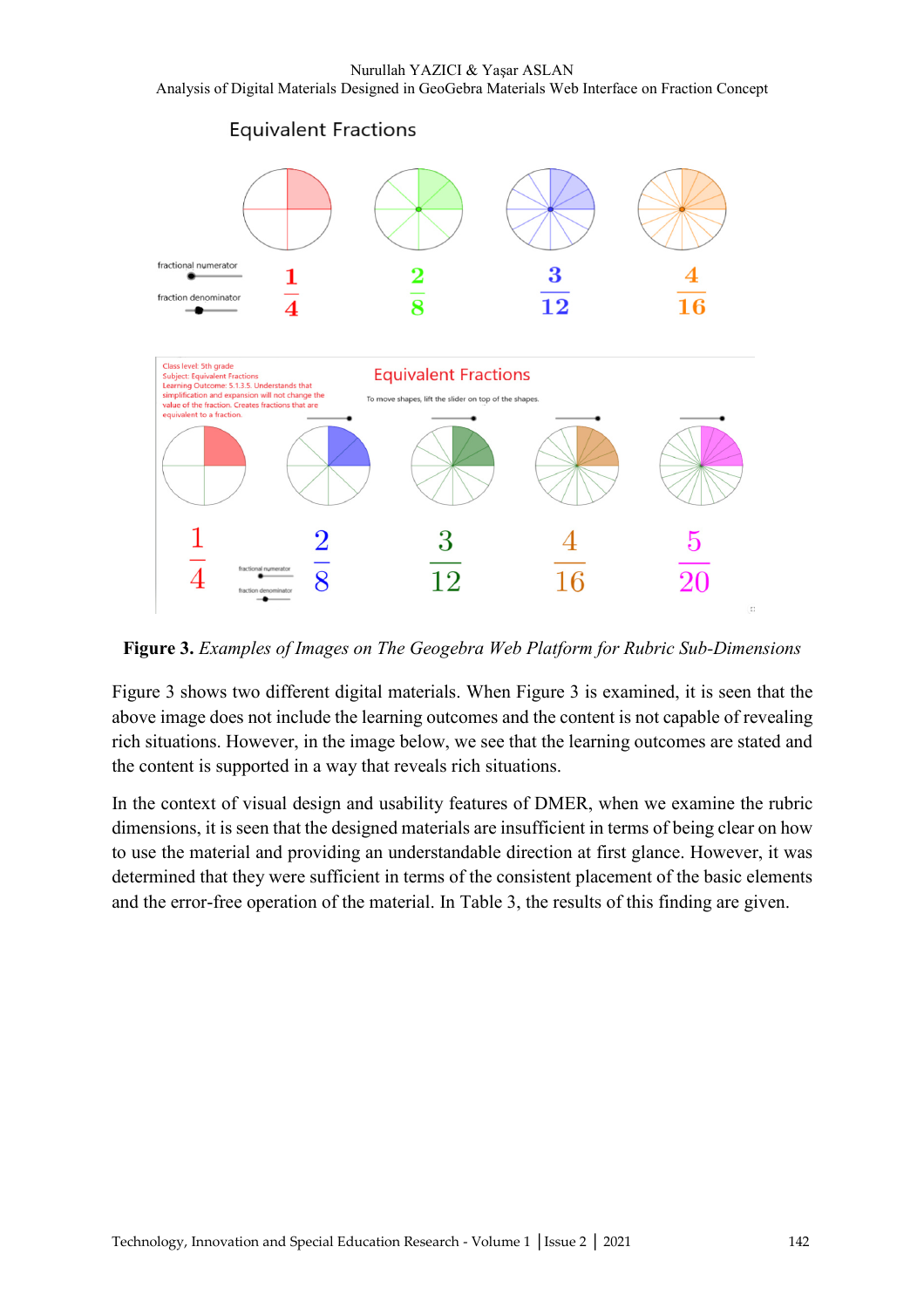Analysis of Digital Materials Designed in GeoGebra Materials Web Interface on Fraction Concept

|                                                                                       | Insufficient |                  | <b>Partially Sufficient</b> |                  | <b>Sufficient</b> |    |
|---------------------------------------------------------------------------------------|--------------|------------------|-----------------------------|------------------|-------------------|----|
|                                                                                       | %            | $\boldsymbol{f}$ | %                           | $\boldsymbol{f}$ | %                 |    |
| At first glance, is it<br>clear how to use<br>digital material?                       | 70           | 19               | 18                          | 5                | 12                | 3  |
| Does the splash<br>screen offer clear<br>directions?                                  | 60           | 16               | 26                          | 7                | 14                | 4  |
| Are essential<br>elements (text,<br>navigation keys,<br>etc.) placed<br>consistently? | 8            | $\overline{2}$   | 22                          | 6                | 70                | 19 |
| Does the operation<br>of digital material<br>error-free?                              | 3            | $\mathbf{1}$     | 8                           | 2                | 89                | 24 |

**Table 3.** *Rubric Performance Levels in Terms of Visual Features and Usability*

In the context of rubric sub-dimensions, the following results were obtained when we examined the performance scores for all levels separately: At first glance, it was seen that the designed materials were below the partially sufficient level in terms of being clear about how the material would be used ( $\bar{X}_{Being \text{ clear}}$ =1,41) and providing an understandable orientation ( $\bar{X}_{Redirection}$ =1,56). However, it was determined that they were above the partially sufficient level in terms of average rubric performance scores in the context of consistent placement of the basic items  $(\bar{X}_{Consistent\ placement}=2.63)$  and error-free operation of the material  $(\bar{X}_{Error\-free\ operation}=2.81)$ . In Figure 4 positive and negative visuals related to these results are given.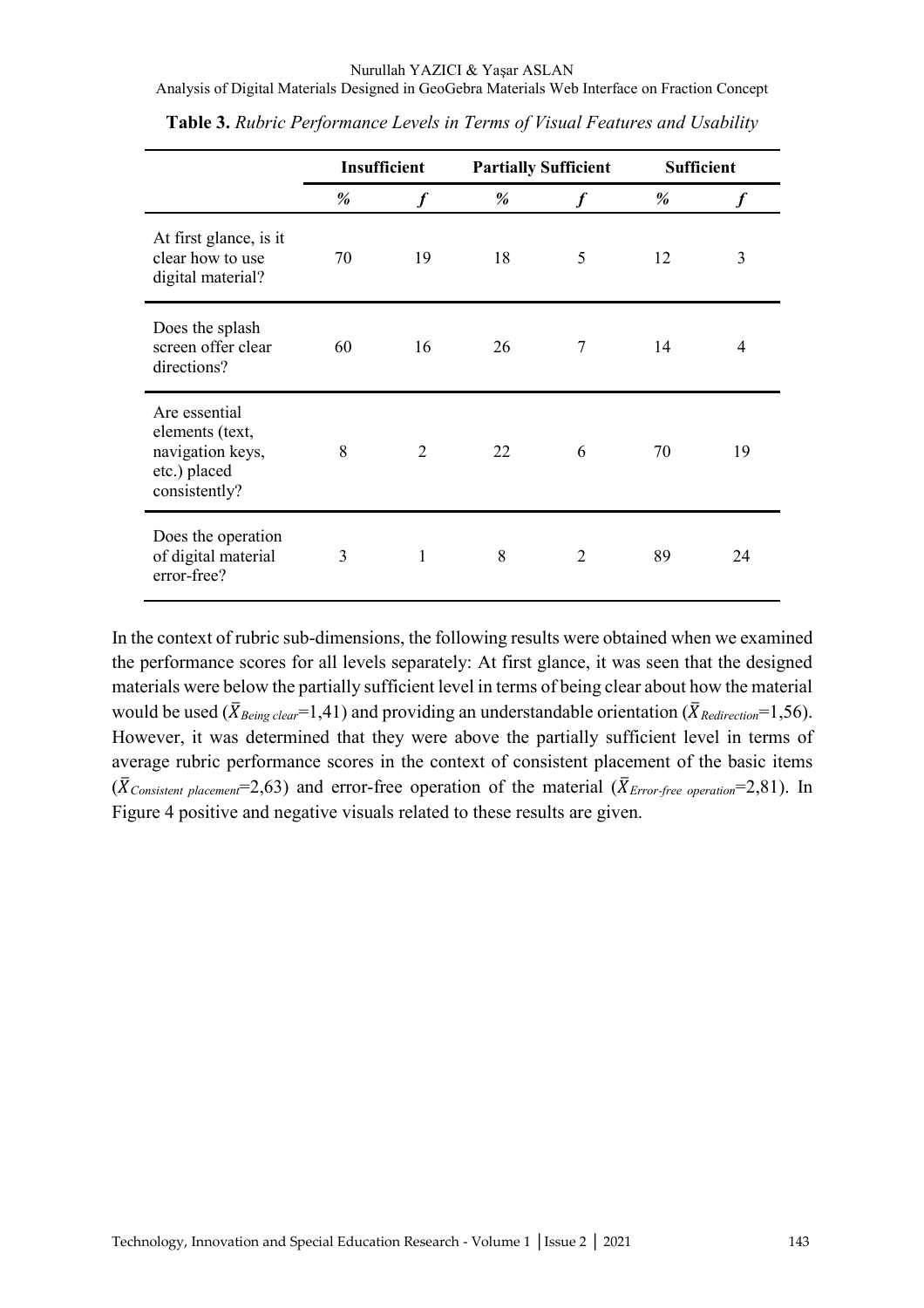### Nurullah YAZICI & Yaşar ASLAN Analysis of Digital Materials Designed in GeoGebra Materials Web Interface on Fraction Concept



**Figure 4.** *Examples of Images on the GeoGebra Web Platform for Rubric Sub-dimensions* 

Figure 4 shows two different digital materials. When Figure 4 is examined, it is seen that the material above is at a sufficient level in terms of presenting an understandable instruction, consistent placement of the basic elements, and error-free operation. However, when we look at the material below in Figure 4, there is no instruction or clear direction. It is also seen that the basic elements cannot be placed consistently with each other.

## **4. RESULTS AND DISCUSSION**

As a result of the research, it can be said that uploading similar materials to the GeoGebra.org web platform one after the other will create confusion for those who want to take advantage of the platform. It can be stated that this situation will take a time-consuming and complex structure for people who want to benefit from the material, and it will reduce the number of people who want to benefit from the platform. In addition to this result, it is seen that the materials prepared on the concept of a fraction on the GeoGebra.org/Materials web platform are insufficient/partially sufficient in many sub-dimensions in the context of the material evaluation rubric. This result can be interpreted as an indication that digital materials did not pass any evaluation criteria while uploading to the system or during the design phase. In this context, it is thought that the contribution of digital materials that have not passed any evaluation criteria to the teaching process will be low and will be insufficient in terms of reaching the desired learning outcomes. As a matter of fact, this result is similar to the studies in the literature (Ateş, Çerçi, & Derman, 2015; Erensayın, & Güler, 2017; Kazu, & Yavuzalp, 2008; Prastowo, 2011; Setiyani, Ferdianto, & Fauji, 2020). Again, as a result of the research, materials that students can use according to their level were not found by testing students' prior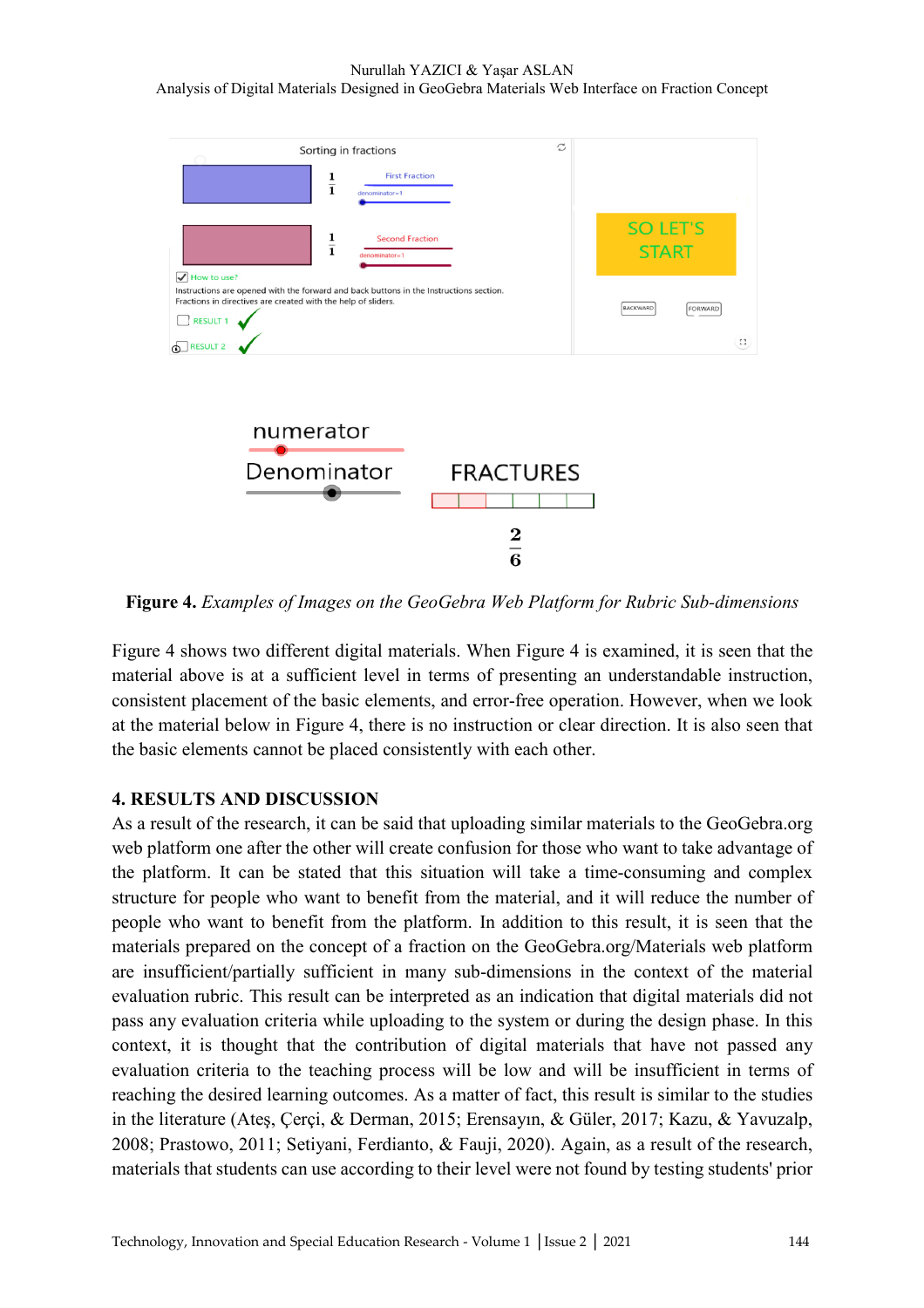knowledge and making basic-intermediate-advanced classifications according to the results. Therefore, it is thought that this situation will create confusion in the use of materials in terms of teachers and students. It was observed in the studies conducted that teachers focused on this result and stated that it was necessary to classify them as basic-intermediate-advanced (Arslan, 2016; Erensayın, & Güler, 2017).

In the research findings, it has been determined that the designed digital materials have deficiencies in terms of educational features, visual design, and usability. When we examine these shortcomings, it is seen that the majority of the materials are insufficient to clearly state the learning outcomes. In other words, it can be said that in the designed materials, there is no information about the teaching of which concept is related to which grade level or fractions sub-learning domain. This situation is thought to be a challenge especially for teachers who have just started their profession. In addition to this result, it was determined that the content in the designed materials was partially above the sufficient level in terms of being suitable for the learning outcomes. As a matter of fact, in the study conducted by Erensayın and Güler (2017) with teachers, it is emphasized that the criterion of the learning outcomes in the materials should be suitable for the level of the student. However, in another study conducted by Arslan (2016), it was found that the materials published on Education Information Network [EIN]ii were not suitable for the level of students within the scope of mathematics concepts. This result is in contradiction with the results of this study, which was conducted specifically on the concept of fractions. From this point of view, we can say that the materials designed on the concept of fraction in the GeoGebra.org resources platform are more adequate in terms of being suitable for the level of the student compared to the materials on the EIN platform. In the context of visual features and usability, which are among the dimensions of the rubric, it has been determined that the materials have deficiencies, especially in terms of usability at first glance and providing guidance. It is thought that this situation will create difficulties for students who want to benefit from the designed materials individually. Therefore, it can be said that the materials need to be developed in terms of interacting with the user.

## **5. RECOMMENDATIONS**

 $\overline{a}$ 

As a result of the research, the following recommendations were made:

It is recommended that the designed materials pass through concrete evaluation criteria before they are uploaded to the GeoGebra/Materials web platform. In addition, indicators such as blue clicks, etc. can be added to show that materials that meet certain criteria are approved (for example, similar to approved accounts in social media environments), and the option to search only among these materials can be offered. In addition, target achievements can be expressed more clearly. The quality and quantity of instructions and directions can be improved in terms of the usability of the materials. Loading of repetitive materials on the platform can be prevented.

ii Turkey's digital education platform, EIN, is a platform established to communicate between educators and teachers and to provide materials that they can use throughout their education life (EIN, 2021).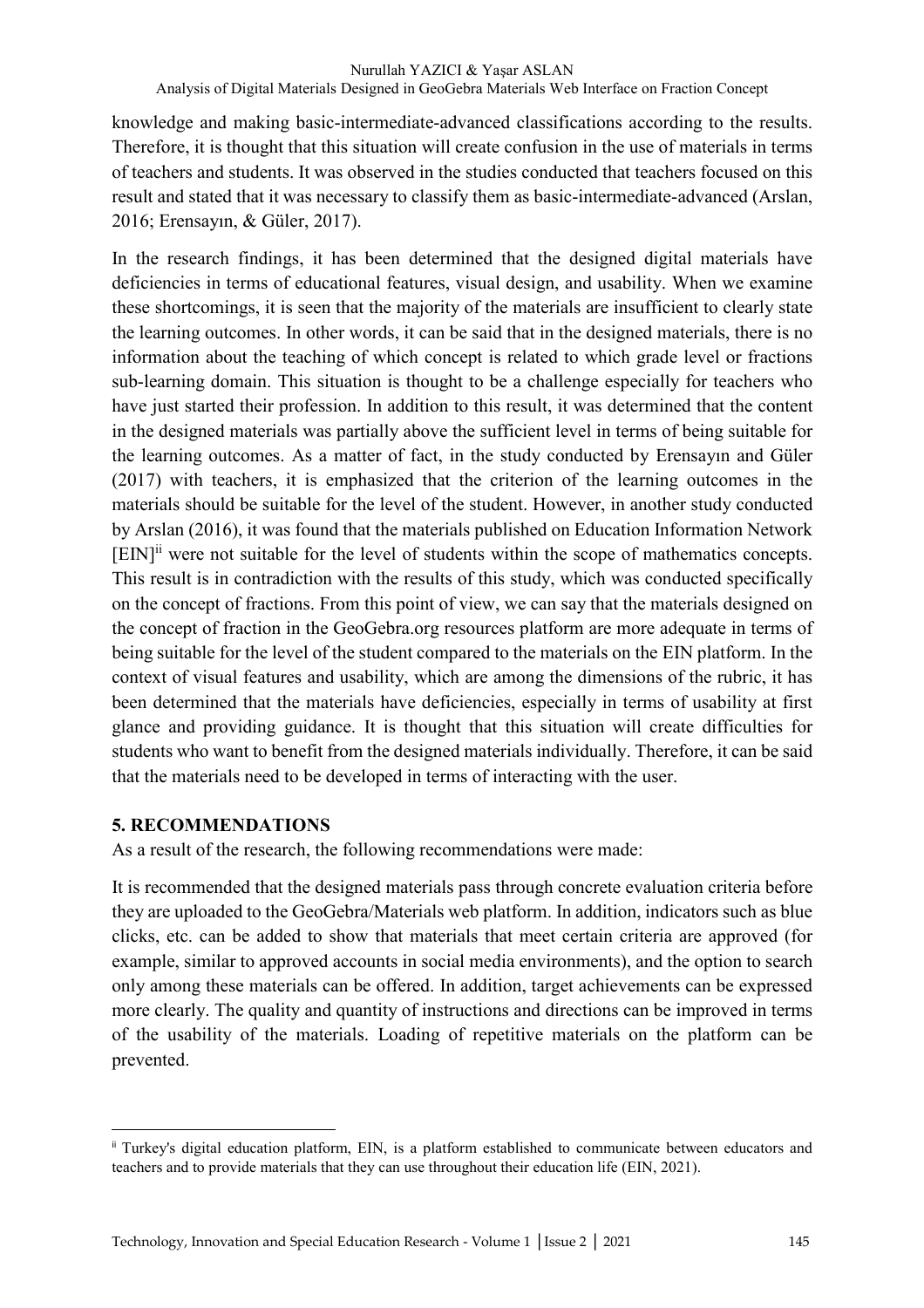## **6. ABOUT THE AUTHORS**

**Nurullah YAZICI:** He is currently an assistant professor at the Department of Primary Mathematics Education. His research interests include teaching and learning of mathematics, technology integration in mathematics education, SOLO Taxonomy, misconceptions.

Yasar ASLAN: He is currently an assistant professor at the Department of Mathematics. His research interests include applied mathematics, technology integration in mathematics education, and misconceptions.

## **7. References**

Arslan, Z. (2016). *Eğitim Bilişim Ağı'ndaki matematik dersi içeriğine ilişkin öğretmen görüşleri: Trabzon ili örneği. [Teachers' opinions towards mathematics content in Education Information Network].* (Unpublished master's thesis). Gazi University, Institute of Educational Sciences, Ankara.

Ateş, A. (2011). Eğitsel yazılım değerlendirme ölçeği: geçerlik ve güvenirlik çalışması [Educational software rating scale: validity and reliability study]. *Eğitim Teknolojileri Araştırmaları Dergisi, 2*(1).

Ateş, M., Çerçi, A., & Derman, S. (2015). Eğitim bilişim ağında yer alan Türkçe dersi videoları üzerine bir inceleme [An investigation on Turkish lesson videos in the education information network]. *Sakarya University Journal of Education, 5*(3), 105-117. https://dergipark.org.tr/tr/pub/suje/issue/20640/220103

Bruce, C. D., & Ross, J. (2009). Conditions for effective use of interactive online learning objects: The case of a fractions computer-based learning sequence. *Electronic Journal of Mathematics and Technology, 3*(1), 12-29. https://legacy.oise.utoronto.ca/research/fieldcentres/ross/Bruce&Ross2009.pdf

Corbin, J., & Strauss, A. (2008). Strategies for qualitative data analysis. In *Basics of qualitative research (3rd ed.): Techniques and procedures for developing grounded theory* (pp. 65-86). SAGE Publications, Inc., https://www.doi.org/10.4135/9781452230153

Demirel, Ö., & Yağcı, E. (2007). *Öğretim materyallerinin değerlendirilmesi [Evaluation of teaching materials]* (Ed. Demirel, Ö., & Altun, E.) Öğretim teknolojileri ve materyal tasarımı [Instructional technologies and material design]. Ankara: PegemA Yayıncılık.

Education Information Network [EIN], (2021). *Teaching materials.* https://tegmmateryal.eba.gov.tr/

Erensayın, E., & Güler, Ç. (2017). EBA platformundaki ders materyallerinin eğitsel yazılım değerlendirme ölçütlerine göre değerlendirilmesi [Evaluation of course materials in the EIN platform according to educational software evaluation criteria]. *Ahi Evran Üniversitesi Kırşehir Eğitim Fakültesi Dergisi*, *18*(1), 657-678. https://dergipark.org.tr/tr/pub/kefad/issue/59268/851466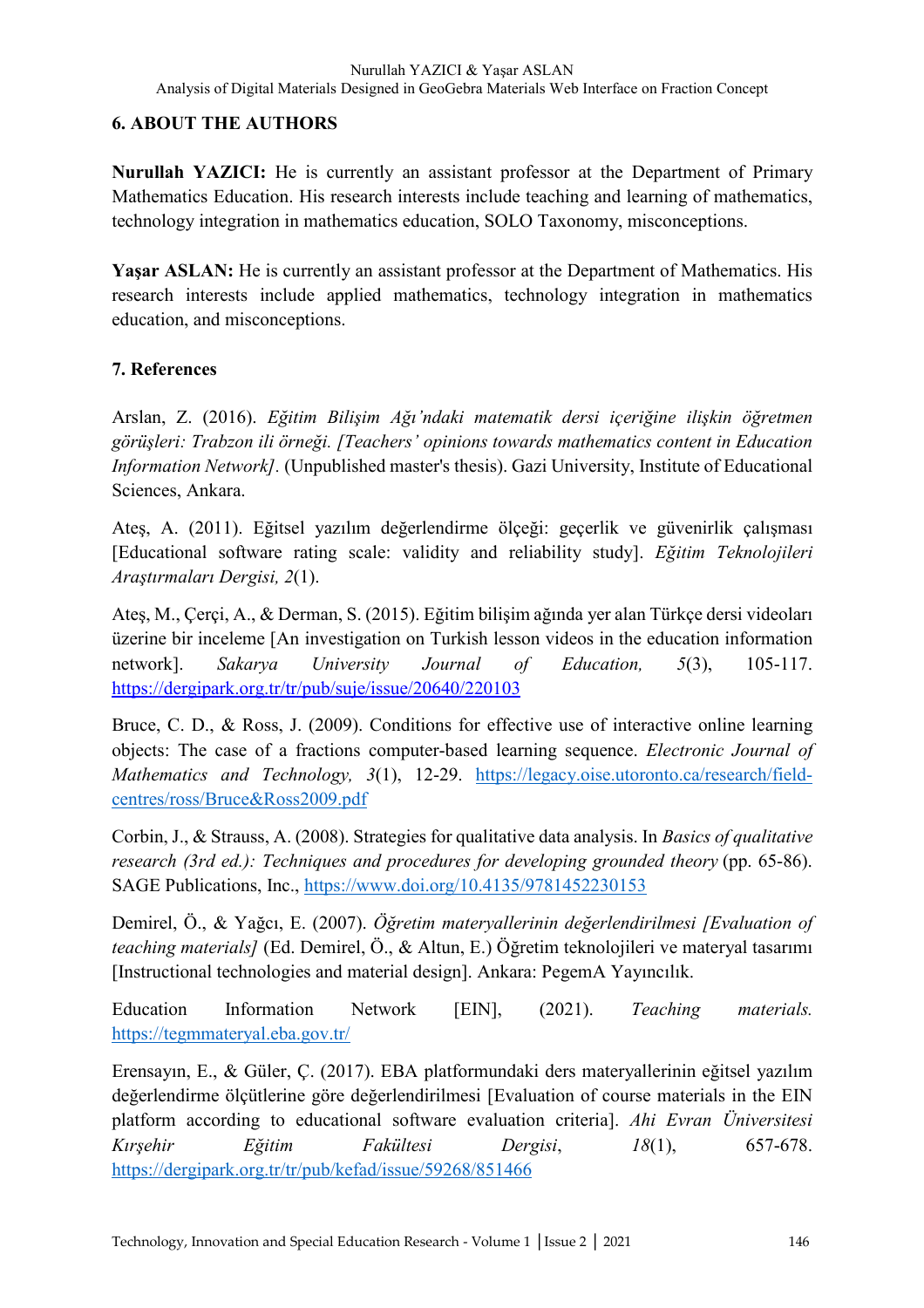Analysis of Digital Materials Designed in GeoGebra Materials Web Interface on Fraction Concept

GeoGebra.org, (2021, November). *GeoGebra for teaching and learning math*. https://www.geogebra.org/t/fraction.

Gould, P., Outhred, L., & Mitchelmore, M. (2006). One-third is three-quarters of one-half. *Conference proceedings of the 2006 meeting of the Mathematics Education Research Group of Australia (MERGA)*: Australia. https://citeseerx.ist.psu.edu/viewdoc/download?doi=10.1.1.546.9149&rep=rep1&type=pdf

Hansen, A. (2014). *Children's errors in mathematics.* London: Sage Publications.

Haser, Ç., & Ubuz, B. (2001). *İlköğretim 5. sınıf öğrencilerinin kesirler konusunda kavramsal anlama ve işlem yapma performansı [Conceptual understanding and operation performance of primary school 5th grade students on fractions].* IV. Fen Bilimleri Eğitimi Kongresi, 609- 612. https://hdl.handle.net/11511/77018

Henderson, M., & Romeo, G. (2015). *Teaching and digital technologies are big issues and critical questions*. Australia: Cambridge University Press. http://assets.cambridge.org/97811074/51971/frontmatter/9781107451971\_front matter.pdf

Kazu, İ. Y., & Yavuzalp, N. (2008). Öğretim yazılımlarının kullanımına ilişkin öğretmen görüşleri [Teachers' opinions about using instructional software]. *Eğitim ve Bilim, 33*(150), 110-126. http://egitimvebilim.ted.org.tr/index.php/EB/article/view/635

Keijzer, R., & Terwel, J. (2003). Learning for mathematical insight: A longitudinal comparative study on modeling. *Learning and Instruction*, *13*(3), 285-304. https://doi.org/10.1016/S0959-4752(02)00003-8

Kutluca, T., & Zengin, Y. (2011). Matematik öğretiminde geogebra kullanımı hakkında öğrenci görüşlerinin değerlendirilmesi [Evaluation of views of students about using GeoGebra in teaching of mathematics]. *Dicle University Journal of Ziya Gokalp Education Faculty, 17*. 160-172.

Lee, H. J., & Boyadzhiev, I. (2013). Challenging common misconceptions of fractions through GeoGebra. *In Society for Information Technology & Teacher Education International Conference (pp. 2893-2898).* Association for the Advancement of Computing in Education (AACE). https://www.learntechlib.org/p/48531/

Moss, J., & Case, R. (1999). Developing children's understanding of the rational numbers: A new model and experimental curriculum. *Journal for Research in Mathematics Education, 30*(2), 119–147. https://doi.org/10.2307/749607

National Council of Teachers of Mathematics [NCTM], (2006). *Principles and standards for school mathematics.* https://www.nctm.org/standards/

Olkun, S., & Toluk-Uçar, Z. (2014). *İlköğretimde etkinlik temelli matematik öğretimi [Activitybased mathematics teaching in primary education] (6th Edition)*. Ankara: Eğiten Kitap.

Orhun, N. (2007). Kesir işlemlerinde formal aritmetik ve görselleştirme arasındaki bilişsel boşluk [A cognitive gap between formal arithmetic and visual representation in fractional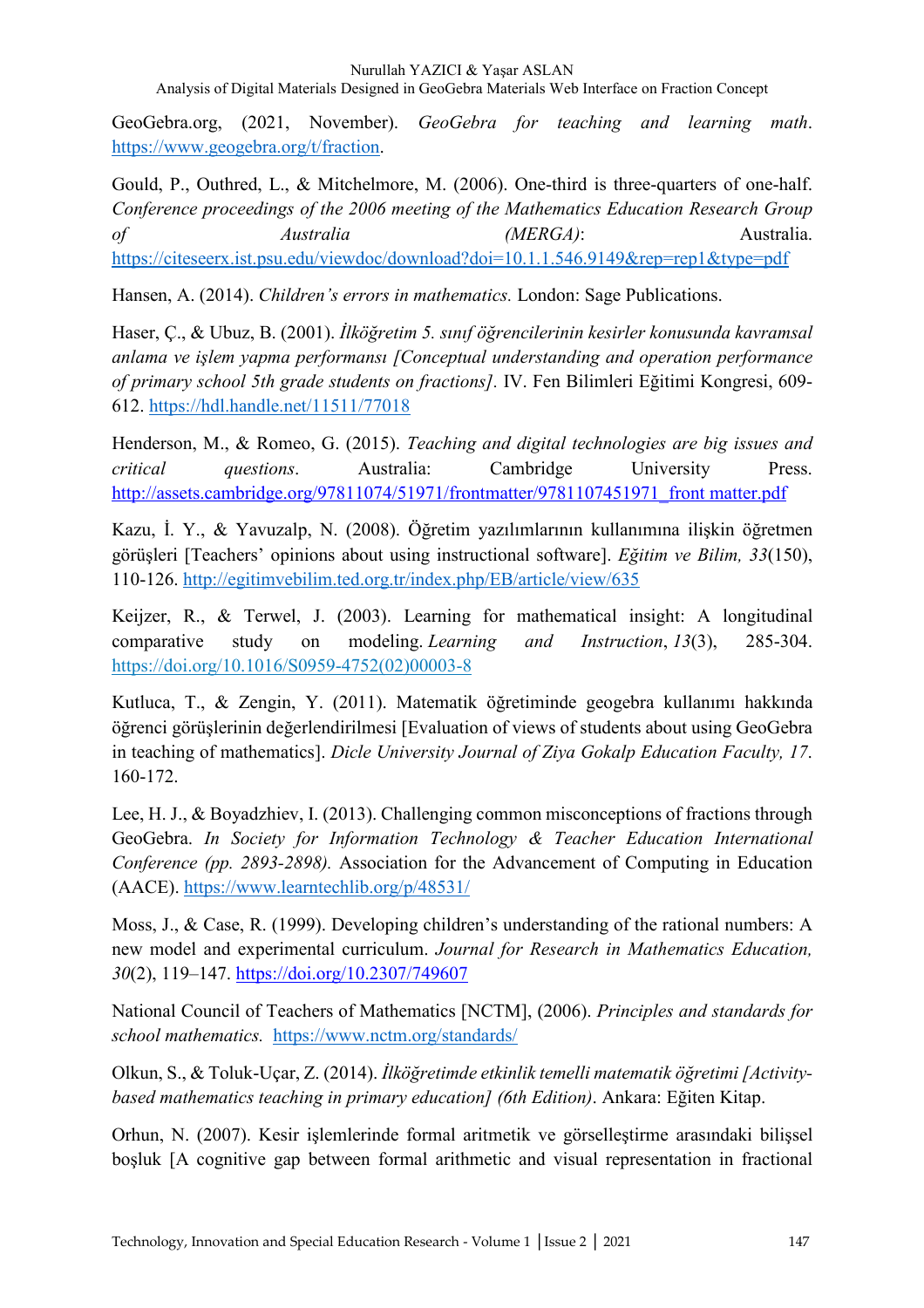Analysis of Digital Materials Designed in GeoGebra Materials Web Interface on Fraction Concept

operations]. *Inonu University Journal of the Faculty of Education, 8*(14), 99-111. https://dergipark.org.tr/en/pub/inuefd/issue/8709/108731

Prastowo, A. (2011). *Panduan Kreatif Membuat Bahan Ajar Inovatif.* Yogyakarta : Pusat Diva Press

Rogers, Y., Sharp, H., & Preece, J. (2011). *Interaction design: Beyond human-computer interaction*. John Wiley & Sons.

Setiyani, D. P. P., Ferdianto, F., & Fauji, S. H. (2020). Designing a digital teaching module based on mathematical communication in relation and function. *Journal on Mathematics Education*, *11*(2), 223-236. https://eric.ed.gov/?id=EJ1251981

Siegler, R. S., & Pyke, A. A. (2013). Developmental and individual differences in understanding of fractions. *Developmental Psychology*, *49*(10), 1994–2004. https://doi.org/10.1037/a0031200

Stepherd, C. (2012). *Digital learning content a designer's guide.* Hampshire: Onlignment. http://www.plan-academy.org/pluginfile.php/20448/mod\_data/content/1070/Digital-learningcontent-a-designers-guide1.pdf

Şahin, T.Y., & Yıldırım, S. (2004). *Öğretim teknolojileri ve materyal geliştirme [Instructional technologies and material development]*. Ankara:Anı Yayıncılık.

The Jamovi Project, (2020). *Jamovi (Version 1.2)* [Computer Software]. https://www.jamovi.org

Tian, J., & Siegler, R. S. (2017). Fractions learning in children with mathematics difficulties. *Journal* of Learning Disabilities,  $50(6)$ , 614-620. https://doi.org/10.1177/0022219416662032

Torbeyns, J., Schneider, M., Xin, Z., & Siegler, R. S. (2014). Bridging the gap: Fraction understanding is central to mathematics achievement in students from three different continents. *Learning and Instruction*, *37*, 5–13. https://doi.org/10.1016/j.learninstruc.2014.03.002

Uz, İ. (2018). *Ortaokul 5. sınıf öğrencilerinin kesirlere yönelik öz yeterliklerinin incelenmesi [Investigation of 5th grade of middle school students' self –efficacy toward fractions].*  (Unpublished master's thesis). Dokuz Eylul University, Institute of Educational Sciences, İzmir.

Velicova, D. (2011). Interactive Maths with GeoGebra. *International Journal of Emerging Technologies in Learning (iJET). 6*(1). 31-35. https://www.learntechlib.org/p/45269/

Wach, E., & Ward, R. (2013). Learning about qualitative document analysis. https://opendocs.ids.ac.uk/opendocs/handle/20.500.12413/2989

Wright, N. (2015). A case for adapting and applying continuance theory to education: Understanding the role of student feedback in motivating teachers to persist with including